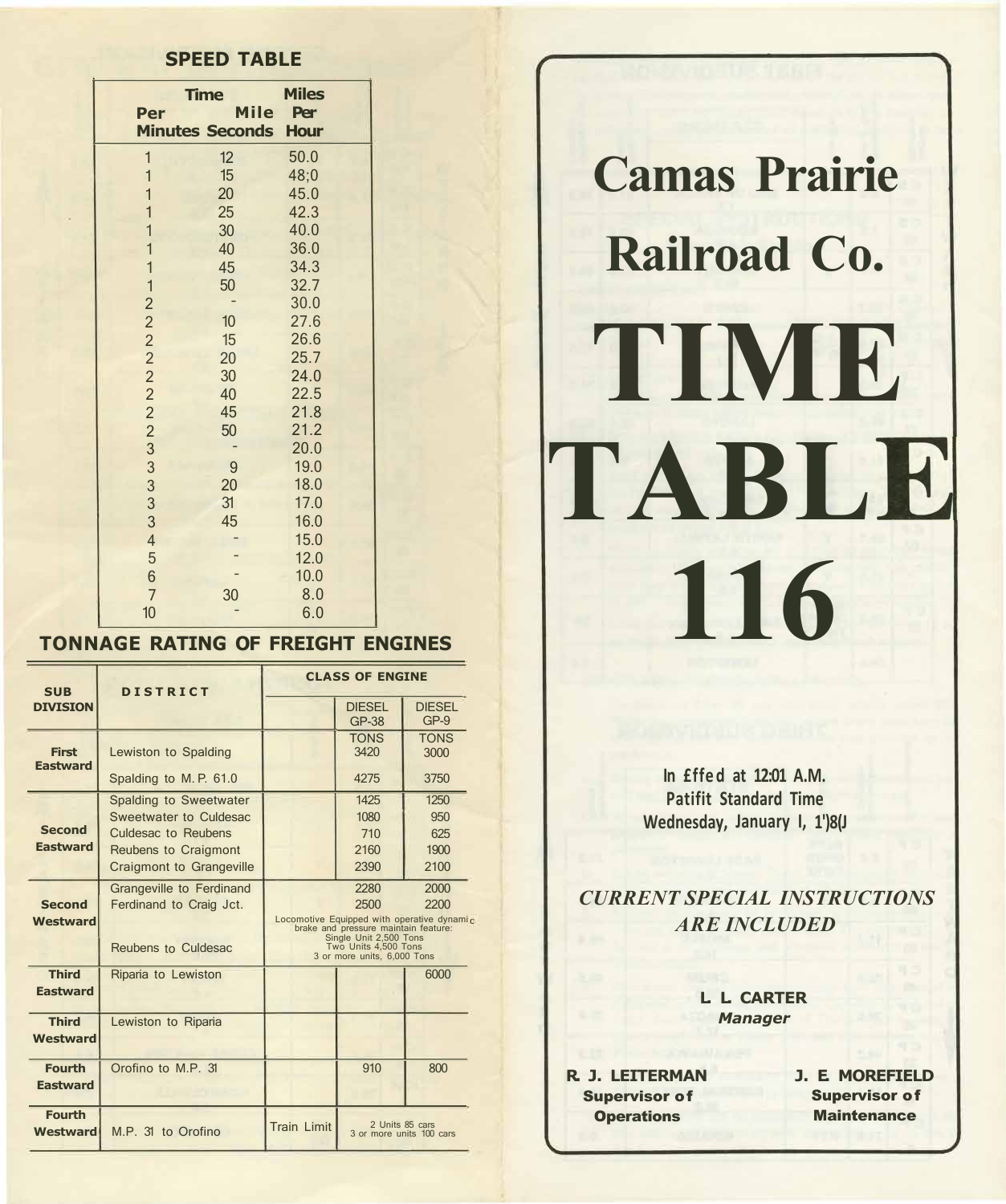|                                   |                                  |                                   |                                           | <b>FIRST SUBDIVISION</b>     |                                                               |                               |                                   |
|-----------------------------------|----------------------------------|-----------------------------------|-------------------------------------------|------------------------------|---------------------------------------------------------------|-------------------------------|-----------------------------------|
|                                   | Station<br>N.F. - n<br>N.        | <b>D<sub>e</sub></b> End of Track | Rule 6(A)                                 | <b>STATIONS</b>              | $\frac{1}{2}$ , $\frac{1}{2}$ , $\frac{1}{2}$ , $\frac{1}{2}$ | <b>Die Hinder</b><br>Lewiston |                                   |
| W<br>E<br>S                       | CS<br>64                         | 0.0                               |                                           | <b>END OF TRACK</b><br>1.1   | 61.0                                                          | 74.5                          |                                   |
| T<br>W                            | CS<br>63                         | 1.5                               |                                           | <b>KOOSKIA</b><br>8.0        | 59.5                                                          | 73.0                          | E                                 |
| A<br>$\overline{\mathbf{R}}$<br>D | CS<br>55                         | 9.5                               | $\overline{\mathbf{V}}$                   | <b>KAMIAH</b><br>14 2        | 51.5                                                          | 65.0                          | A<br>S<br>T                       |
|                                   | $\overline{\text{CS}}$<br>40     | 23.7                              |                                           | <b>GREER</b><br>R'J          | 37.3                                                          | 50.8                          | W                                 |
|                                   | $\overline{\mathsf{CS}}$<br>32   | 32.0                              | <b>JK</b><br>a v                          | <b>OROFINO</b><br>3.7        | 29.0                                                          | 42.5                          | A<br>$\overline{\mathsf{R}}$<br>D |
|                                   | CS<br>$\overline{\mathbf{a}}$    | 35.7                              |                                           | <b>AHSAHKA</b><br>11.9       | 25.3                                                          | 38.8                          |                                   |
|                                   | CS<br>17                         | 47.6                              |                                           | <b>LENORE</b><br><b>1'I4</b> | 13.4                                                          | 26.9                          |                                   |
|                                   | CS<br>$\overline{3}$             | 61.0                              | J                                         | <b>ARROW</b><br>$-7$         | 0.0                                                           | 13.5                          |                                   |
|                                   | C <sub>P</sub><br>33             | 64.2                              | <b>JR</b><br><b>TY</b>                    | <b>SPALDING</b><br>na        |                                                               | 1'10.3                        |                                   |
|                                   | C <sub>P</sub><br>82             | 65.1                              | $\mathbf v$                               | <b>NORTH LAPWAI</b><br>64    |                                                               | 9.4                           |                                   |
|                                   |                                  | 71.5                              | $\overline{\mathbf{V}}$                   | <b>FOREBAY</b><br>1.5        |                                                               | 3.0                           |                                   |
|                                   | C <sub>P</sub><br>$\overline{2}$ | 73.0                              | <b>BCFK</b><br><b>OPQR</b><br><b>TWYZ</b> | <b>EAST LEWISTON</b><br>1.5  |                                                               | 1.5                           |                                   |
|                                   |                                  | 74.5                              |                                           | <b>LEWISTON</b>              |                                                               | 0.0                           |                                   |



-

|                  |                       |                    | $\leq$                                                                                                                 | <b>STATIONS</b>                     |      |                                                            |
|------------------|-----------------------|--------------------|------------------------------------------------------------------------------------------------------------------------|-------------------------------------|------|------------------------------------------------------------|
|                  |                       |                    |                                                                                                                        |                                     |      |                                                            |
| W                | C <sub>P</sub><br>149 | 0.0                | <b>TY</b>                                                                                                              | <b>GRANGEVILLE</b>                  | 66.5 |                                                            |
|                  | CP<br>142             | 7.0                |                                                                                                                        | <b>FENN</b><br>8.5                  | 59.5 |                                                            |
| W<br>A           | C <sub>P</sub><br>133 | 15.5               |                                                                                                                        | <b>COTTONWOOD</b><br>R <sub>Z</sub> | 51.0 | E                                                          |
| $\mathbf R$<br>D | C <sub>P</sub><br>125 | 24.2               |                                                                                                                        | <b>FERDINAND</b><br>79              | 42.3 | A<br>s<br>T                                                |
|                  | C <sub>P</sub><br>117 | 32.1               |                                                                                                                        | <b>CRAIGMONT</b>                    | 34.4 | W<br>A                                                     |
|                  | œ<br>113              | 36.6               |                                                                                                                        | <b>CRAIG JUNCTION</b><br>1R         | 29.9 | $\mathbf R$<br>D                                           |
|                  | C <sub>P</sub><br>109 | 40.4               | т                                                                                                                      | <b>REUBENS</b><br>6.6               | 26.1 |                                                            |
|                  | C <sub>P</sub><br>102 | 47.0               |                                                                                                                        | <b>NUCRAG</b><br>7.4                | 19.5 |                                                            |
|                  | C <sub>P</sub><br>94  | 54.4               |                                                                                                                        | <b>CULDESAC</b><br>2.4              | 12.1 |                                                            |
|                  | C <sub>P</sub><br>92  | 56.8               |                                                                                                                        | <b>JACQUES</b><br>4.4               | 9.7  |                                                            |
|                  | C <sub>P</sub><br>88  | 61.2               |                                                                                                                        | <b>SWEETWATER</b><br>2.0            | 5.3  |                                                            |
|                  | C <sub>P</sub><br>86  | 63.2               |                                                                                                                        | <b>LAPWAI</b><br>1.1                | 3.3  |                                                            |
|                  | C <sub>P</sub><br>83  | 66.5               | <b>JR</b><br><b>TY</b>                                                                                                 | <b>SPALDING</b>                     | 0.0  |                                                            |
|                  | E<br>S<br>T           | Station<br>NLFbert | $\bigoplus_{n=1}^{\infty} \frac{1}{n^2} \bigoplus_{n=1}^{\infty} \frac{1}{n^2} \bigoplus_{n=1}^{\infty} \frac{1}{n^2}$ | $\overline{\mathbf{3}}$             | 70   | <b>SECOND SUBDIVISION</b><br>Distance from<br><sup>9</sup> |

|                  |                              | $\mathbf{h}$                                   |                 | <b>FOURTH SUBDIVISION</b>  |                           |                        |
|------------------|------------------------------|------------------------------------------------|-----------------|----------------------------|---------------------------|------------------------|
|                  | SI-1-D <sub>O</sub> N-Inbers | $\tilde{A}$                                    | $\lesssim$      | <b>STATIONS</b>            | <u>ಂ. ಇಳ್ನಿ. ಲಿ</u><br>೧೮ |                        |
|                  |                              | $\overline{\mathbf{D}}_{\mathbf{Q}\mathbf{w}}$ |                 |                            |                           |                        |
| W                | <b>CH</b><br>31              | 0.0                                            |                 | <b>END OF TRACK</b><br>1.1 | 31.0                      |                        |
| E<br>S<br>T      | <b>CH</b><br>30              | 1.1                                            | y               | <b>REVLING</b><br>1.1      | 29.9                      |                        |
| W<br>A           | <b>CH</b><br>29              | 2.2                                            | $\mathbf{y}$    | <b>JAYPE</b><br>.9         | 28.8                      | E<br>A                 |
| $\mathbf R$<br>D | <b>CH</b><br>2B              | 3.1                                            | y               | <b>NELSON</b><br>2.8       | 27.9                      | S<br>T                 |
|                  | <b>CH</b><br>25              | 5.9                                            |                 | <b>ROONEY</b><br>S.R       | 25.1                      | W<br>A<br>$\mathsf{R}$ |
|                  | <b>CH</b><br>20              | 11.5                                           |                 | <b>HALEY</b><br>4R         | 19.5                      | D                      |
|                  | <b>CH</b><br>15              | 16.3                                           |                 | <b>RUDO</b><br>5.1         | 14.7                      |                        |
|                  | <b>CH</b><br>10              | 21.4                                           |                 | <b>CEDAR CANYON</b><br>6.8 | 9.6                       |                        |
|                  | <b>CH</b><br>$\overline{3}$  | 28.2                                           |                 | <b>KONKOL VILLE</b><br>2.8 | 2.8                       |                        |
|                  | CS<br>32                     | 31.0                                           | <b>JK</b><br>QY | <b>OROFINO</b>             | 0.0                       |                        |

w **E**  s **T**  w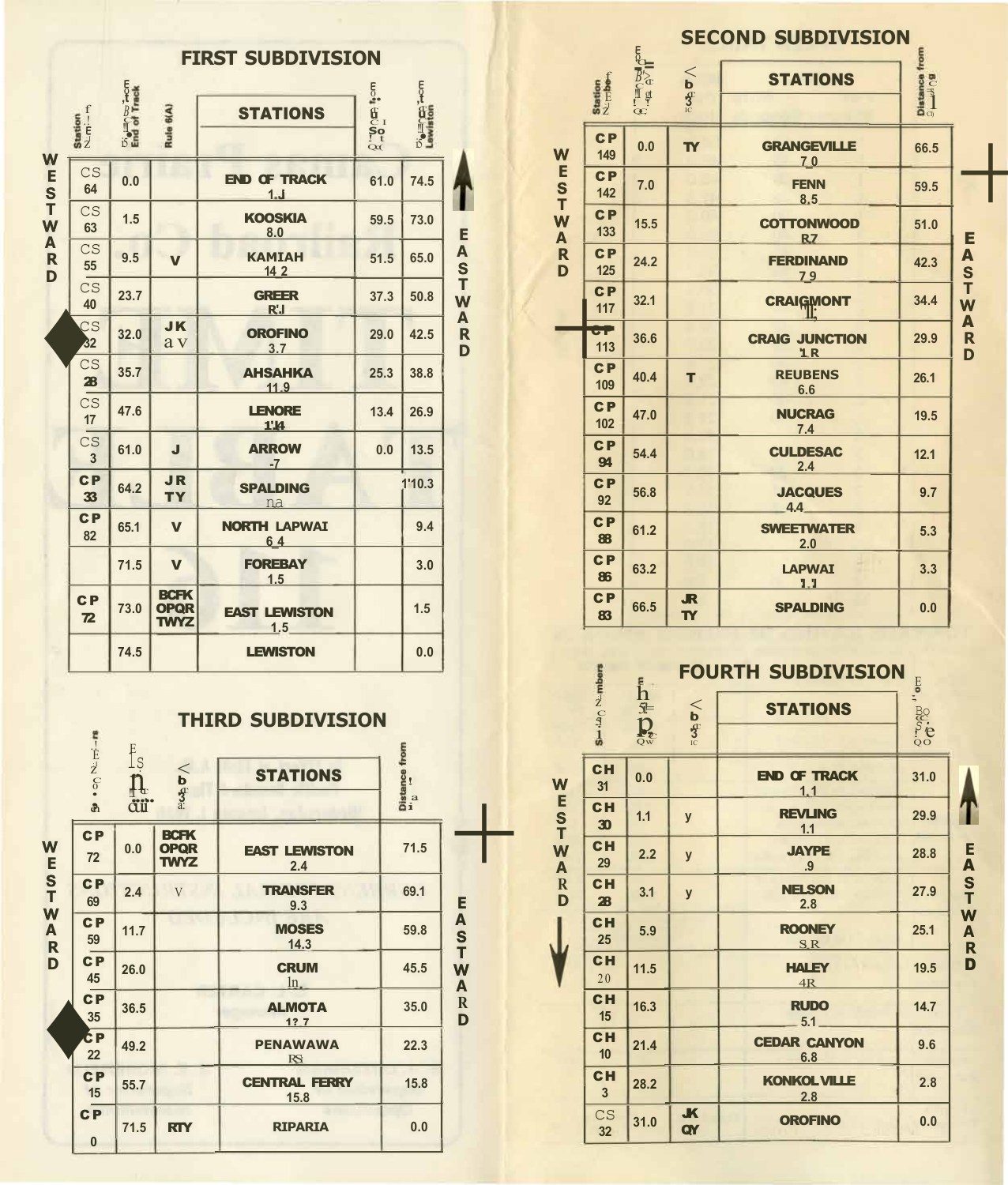## **GENERAL INSTRUCTIONS**

**Employees, except on the Third Subdivision, will be governed by Burlington Northern Consolidated Code of Operating Rules, Saftey Rules and Air Brake and Train Handling Rules, and Operators will be governed by Instructions for Train Order Operators, Control Operators and Bridgetenders.** 

**On the Third Subdivision, employees will be governed by the Union Pacific Railroad General Code of Operating Rules; Saftey, Radio and General Rules; and Air Brake and Train Handling Rules, and in addition, at Riparia, will be governed by Union Pacific Timetable in use on Union Pacific track.** 

# **All Subdivisions**

| $\mathbf{1}$ | <b>SPEED RESTRICTIONS - ALL TRAINS AND ENGINES:</b> |
|--------------|-----------------------------------------------------|
|              | When handling pile driver, wrecker pile driver,     |
|              |                                                     |
|              |                                                     |
|              | (Must be handled immediately ahead of caboose)      |
|              |                                                     |

#### $\overline{2}$ **HEAVY CAR RESTRICTIONS:**

Cars heavier than the following not permitted on the 1st, 2nd and 4th Subdivisions, without authority of the Manager: Cars under 40 ft. long ............................ 220,000 lbs. Cars over 40 ft. long ............................. 263,000 lbs. Trains handling loaded covered hoppers will not exceed IO m.p.h. on all curves governed by 15 m.p.h. reduce speed signs.

#### **3. IMPAIRED CLEARANCE:**

On all industrial tracks on all subdivisions.

#### **4. AUTHORIZED MEDICAL EXAMINERS:**

| Orofino, Idaho Dr. M. Masar |  |
|-----------------------------|--|

#### **5. HANDLING BAD ORDER CARS:**

A car set out on line in defective condition must not be moved until inspected by a qualified inspector.

When the inspector has inspected the defective car and determined it is safe to move, he will attach one "Bad Order" card to each side of the car. The cards will bear the notation, **MOVEMENT RESTRICTIONS,** stating defect, shop car will move to and movement restrictions, including miles per hour restriction, if necessary to handle on rear end only and any other applicable restrictions.

The train dispatcher will be notified when car is ready for movement and given precise information as to the movement restriction applied to the car.

If the conductor in charge of the train in which the defective car is to be moved does not receive prior written information relative to movement restriction applicable to the car, then he must remove the Bad Order card from the north side of the car so that he will have written information relative to the restrictions. In either case, the conductor must inform all other members of the presence of the defective car in the train and of all restrictions applying to the car.

## **SPECIAL INSTRUCTIONS First Subdivision**

## **RADIO FREQUENCY**

### **2. AT LEWISTON:**

**- 1 I**  l

**1.** 

- A. In handling cars ahead of engine on descending grades, coup-**SPECIAL INSTRUCTIONS ling must be made before switch is opened to that track.** 
	- B. Spur track leading to Twin City Foods dock shall be used for a loading track only.
	- C. Yard movements over "D" Street crossing, as well as Truck By-Pass crossing entering Snake River Avenue, 200-feet west of Interstate Bridge, shall be preceeded by flagman. Movement not to exceed 5 m.p.h.
	- D. Crossing signals and gates are in service on Interstate Bridge approach, Highway 12. Engines operating over this crossing must stop 50-feet short of bridge approach, observing signals in operation and gates down, before obstructing crossing.
	- E. Units incoming to the Lewiston Roundhouse area must tie up on tracks which will not block departing switch engines.

#### **3. AT POTLATCH CORPORATION, LEWISTON:**

- A. To eliminate delay to any emergency vehicle called into Potlatch Corporation Complex, switch crews must keep all crossings cut and kept open within the area specified by the yardmaster.
- B. During switching operations over pulp mill crossing and saw mill lead crossing, flashing signals must be activated.
- C. All employees will refrain from smoking while on Potlatch property, except in specified zones where smoking is permitted.
- D. Before switching Chlorate Track, it is mandatory that track be wet down to avoid possibility of a flash fire.
- E. Extreme caution must be excercised on movements over all crossings within Potlatch Corporation. The engine bell must be rung at all crossings and whenever movement is started from any track.
- F. Movements over the following crossings must be protected by a flagman until crossing is occupied: Crossing at west end of rough shed, crossings at center of Tracks 7 and 8, crossing east of rough shed to Veneer plant and main crossing west of Tissue Mill.
- G. **All** crossings and crosswalks must be cut when switching is finished or when leaving area temporarily.
- H. Couplings must not be attempted on curvature between the lead and rough shed, or between lead and tangents on Tracks 7 or 8.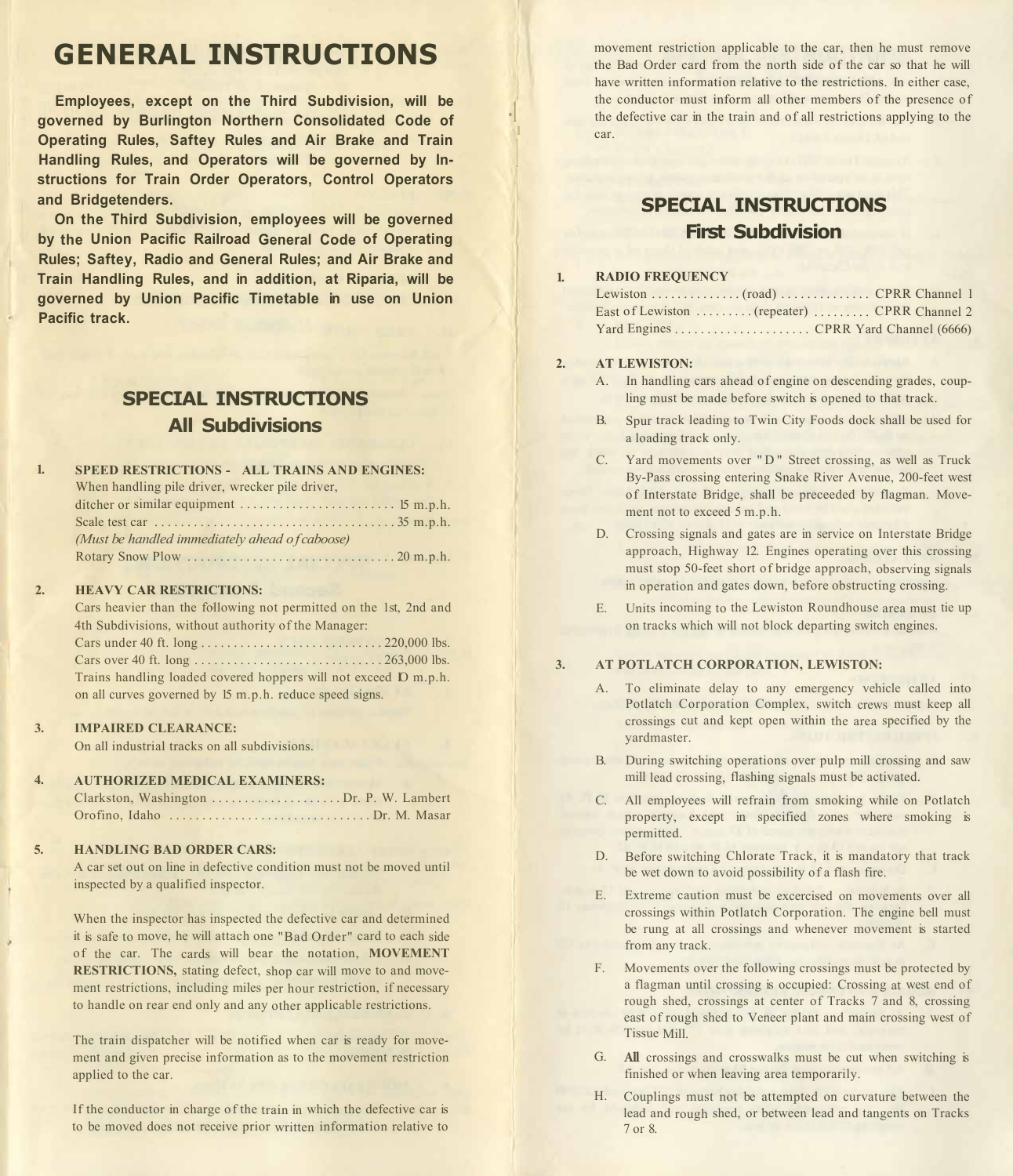- **I.** Do not exceed 4 m.p.h. on lead track to Tissue Mill, east of clay tanks. Watch out for men and equipment at or near tracks. Do not exceed 4 m.p.h. over Track 7 switch.
- J. Do not spot cars any closer than forty (40) feet from the east end of Tracks 7 and 8.
- K. At main Tissue Mill crossing, manually operated red flashing light is in operation at the southeast corner of the crossing. This light must be activated prior to engine or cars occupying crossing and must be shut off when switching is complete.
- L. If ammonia becomes a problem, notify the yard master or call 799-1298 or 799-1553, and advised them of a possible leak at the Clearifiers.
- M. Crews finding blue light at chemical spur switch in operation and nobody working on chlorine cars, will notify yardmaster.

#### **4. ATFOREBAY:**

- A. Between the hours of 6:00 a.m. and 6:00 p.m., Monday through Friday, approach middle crossing at M.P. 133.7 with caution account log trucks operating over this crossing.
- B. All trains and engines will sound whistle signal as prescribed by Rule 15( 1) of Consolidated Code of Operating Rules when approaching log unloading area at MP 134, to warn log unloaders to cease operations until entire train has passed.
- **C.** Crossover switches will be equipped with switch,,ocks. These switc!ies shall be lined and locked for straight tracks or leads when not in immediate use.

#### **5. AT SPALDING:**

Normal position of junction switch is set for Ist subdivision

### **6. AT ARROW:**

Normal position of junction switch is set for Camas Prairie 1st Subdivision.

### **7. AT OROFINO:**

Normal position of junction switch is set for 4th Subdivision.

#### **8. SPEED RESTRICTIONS:**

- A. Leading movement of trains and engines will not exceed speed of 10 m.p.h. over main Potlatch Crossing.
- B. Trains handling loaded covered hoppers between M.P. 41 and M.P. 42, between Greer and Kamiah, which cannot maintain minimum speed of 21 m.p.h., must reduce speed to not exceed 13 m.p.h. between M.P. 41 and M.P. 42.
- **C.** Do not exceed 25 m.p.h. between Lewiston and M.P. 61.
- D. At Kamiah Leading movement must not exceed 15 m.p.h. between 500-feet west and 500-feet east of U.S. Highway 12 crossing.
- E. At Kooskia Leading movement must not exceed five (5) m.p.h. over crossings adjacent to tracks.

#### **9. BRIDGE AND ENGINE RESTRICTIONS:**

- A. At Kamiah Bridge 50, Diesel Units will not be coupled in multiple, and cars weighing over 177,000 pounds must be separated from engine.
- B. All movements over Bridge 50 restricted to 8 m.p.h.
- **C.** Cars under 40 ft. long weighing between 177,000 and 220,000 lbs.: No restriction when preceded and followed by car weighing 177,000 lbs. or less:

When coupled in groups of two or more: Not permitted over Bridge 50. Over Bridges 25, 29.1 and 38 ............. IO m.p.h.

D. Cars 67 ft. long weighing between 220,000 lbs. and 315,000  $l$ hs.

and with truck centers of 53' 7 1/8": Not permitted if coupled in groups of two or more.

#### **10. RULE99:**

l I

Unless otherwise provided, protection against following trains is not required between Spalding and M.P. 61. When required, distance will be one(]) mile.

### **11. REGISTER STATIONS:**

East Lewiston and when so directed by train order.

### **12. YARD LIMITS:**

Track between yard limits signs east of Spalding and west of North Lapwai will operate as one yard.

Tracks between yard limit signs west of Transfer and east of Forebay will be operated as one yard.

### **13. CLEARANCE EXCEPTIONS:**

At Orofino - No clearance required.

## **SPECIAL INSTRUCTIONS Second Subdivision**

**1. RADIO FREQUENCY**  CPRR Channel 2.

#### **2. AT SPALDING:**

Normal position of junction switch is set for 1st Subdivision.

- **3. AT GRANGEVILLE:** 
	- A. Main track may be used for industrial purposes.
	- B. Movements over spur to Idapine Lumber Company, must be made with air cut in and operative. Air must be cut in during switching operations.

#### **4. SPEED RESTRICTIONS:**

- A. Leading movement over highway grade crossing at Craigmont must not exceed 5 m.p.h.
- B. Idapine Lumber Company Spur 5 m.p.h.
- **C.** Do not exceed 25 m.p.h. between Spalding and Culdesac.
- D. Do not exceed 15 m.p.h. between Culdesac and Reubens.
- E. Do not exceed  $\Sigma$  m.p.h. between Reubens and Grangeville.

#### **5. CLEARANCE EXCEPTIONS:**

| At Grangeville | No clearance required |
|----------------|-----------------------|
| At Spalding    | No clearance required |

#### **6. MOUNTAIN GRADE OPERATION:**

A. When required, westward freight trains will stop to cool wheels between Reubens and Jacques.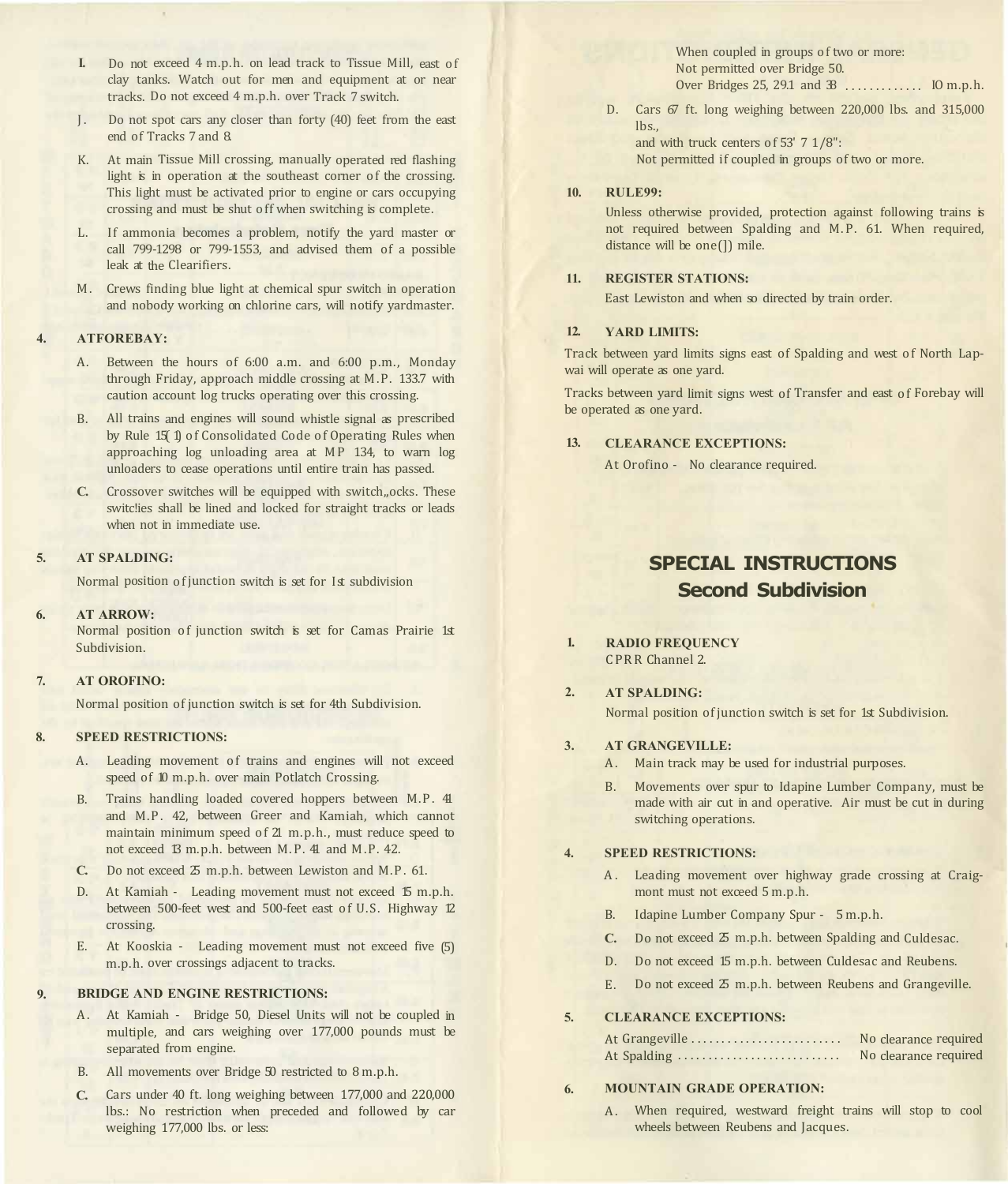- B. Leakage test of westward trains must be performed at Reubens or at Craigmont and Maintaining Feature must be found to be operative.
- **C.** Whenever heavy braking is anticipated, track crews must be notified to follow train on descending mountain grades.
- D. 85-foot or longer cars not permitted east of Culdesac.

#### **7. RULE99:**

Unless otherwise provided, protection against following trains is not required. When required, distance will be 1 mile.

## **SPECIAL INSTRUCTIONS Third Subdivision**

#### **1. RADIO FREQUENCY**

UPRR Dispatcher 2 - (2727)

#### **2. SPEED RESTRICTIONS:**

- A. Do not exceed 40 m.p.h., between Riparia and Lewiston.
- B. Do not exceed  $\delta$  m.p.h., between M.P. 10 and M.P. 115 between Riparia and Central Ferry, account falling rock.
- **C.** Trains handling friction-bearing switch engines dead in train must not exceed 35 m.p.h.
- D. Do not exceed 10 m.p.h. over curve approach, each end of Bridge 69.87, over Clearwater River at Lewiston.

#### **3. RULE99:**

Unless otherwise provided, protection against following trains is not required. When required, distance will be 15 miles.

### **4. YARD LIMITS:**

Lewiston - Track between yard limit sign west of Transfer and east of Forebay will be operated as one yard.

**5. INTERLOCKING SIGNALS AND SIGNS** Displaying approach thereto for the Clearwater River Bridge at M.P. 69.87, between Lewiston and Transfer, have been placed in service as follows:

> Eastward Distant Signal on left or north side of Main Track at Mile Post 69.21.

Eastward Absolute Signal at Mile Post 69. 77.

Westward Distant Signal at Mile Post 137.08.

Westward Absolute Signal at Mile Post 69.87.

**6. ALL LOADS OF COMPANY MATERIAL** billed Camas Prairie Railroad - Riparia, Washington, will be handled to Lewiston unless otherwise directed.

Approaching Lewiston, all trains will notify the Lewiston Yard twenty (20) minutes prior to their estimated time of arrival and will be governed by Yardmaster's instructions.

## **SPECIAL INSTRUCTIONS Fourth Subdivision**

### **RADIO FREQUENCY**  CPRR Channel 2

 $\overline{2}$ **AT OROFINO** 

**1.** 

Normal position of Junction switch is set for 4th Subdivision.

#### **3. SPEED RESTRICTIONS:**

- A. Leading movement over Johnson Street Crossing at Orofino. must not exceed 5 m.p.h.
- B. Do not exceed 15 m.p.h. between Orofino and Jaype.

#### **4. RULE99:**

Unless otherwise provided, protection against following trains is not required. When required, distance will be I mile.

#### **5. BRIDGE AND ENGINE RESTRICTIONS:**

- A. Cars under 40 ft. long weighing between 177,000 lbs. and 220,000 lbs., must be preceded and followed by a car weighing less than 177,000 lbs. Cars  $67$  ft. long with truck centers 53' 7 1/8" and weighing between 263,000 lbs. and 315,000 lbs. must be preceded and followed by an empty car.
- B. 85 ft. or longer cars not permitted east of Konkolville.

#### **6. MOUNTAIN GRADE OPERATION:**

- A. When required, westward trains must stop at Rudo to cool wheels.
- B. Whenever heavy braking is anticipated, track crews must be notified to follow trains on descending mountain grades.

#### **7. YARD LIMITS:**

Tracks between yard limit signs east of Revling and west of Nelson will be operated as one yard.

**8.**  CLEARANCE EXCEPTIONS:

At Orofino no clearance required.

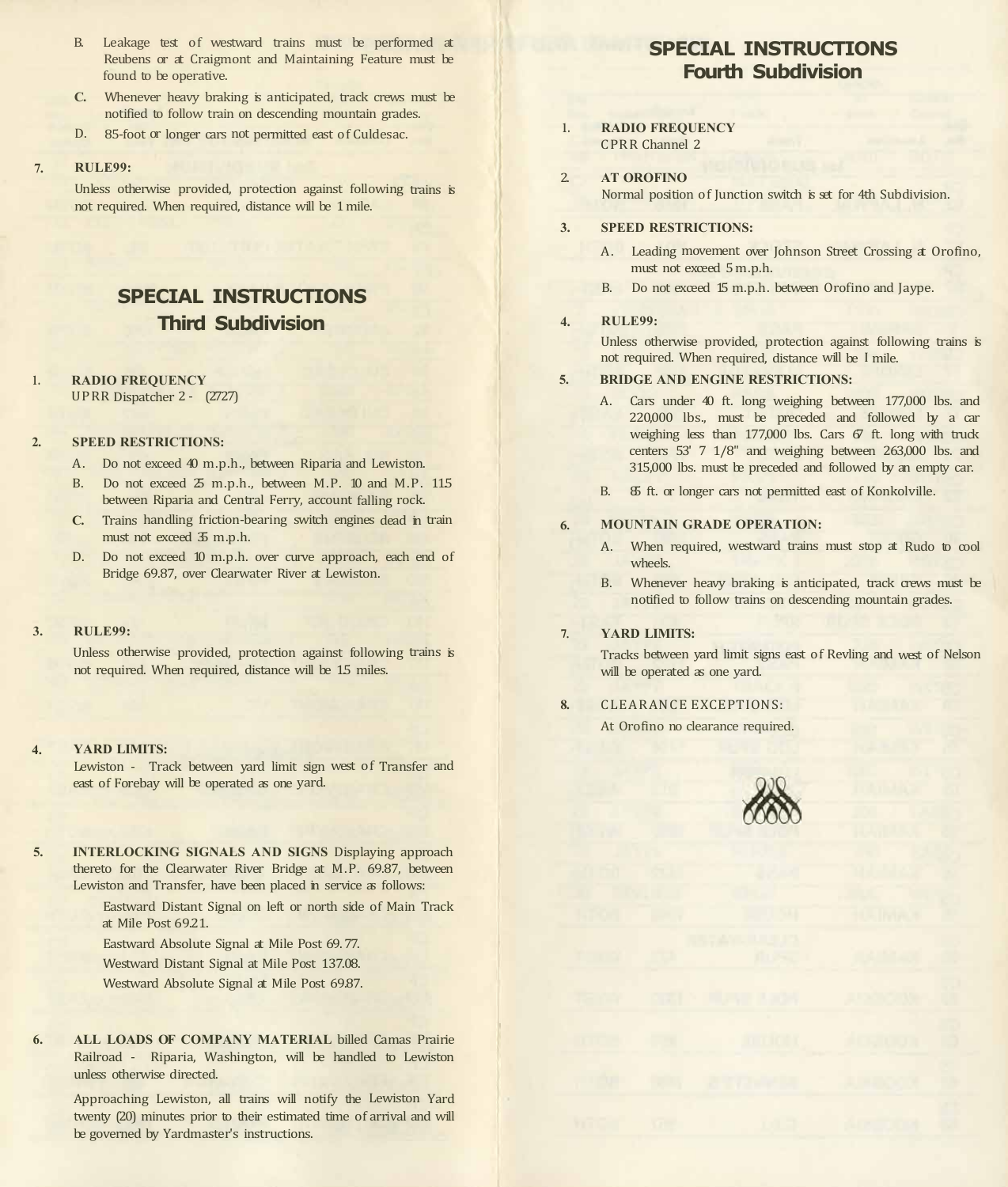## **INDUSTRIAL AND OTHER TRACKS**

| Sta.<br>No.         | <b>Location</b>  | <b>Track</b>                     | Length<br>$\mathbf{h}$<br><b>Feet</b> | <b>Switch</b><br><b>Opens</b> |
|---------------------|------------------|----------------------------------|---------------------------------------|-------------------------------|
|                     |                  | <b>1st SUBDIVISION</b>           |                                       |                               |
| Œ<br>82             | N. LAPWAI        | <b>PASS</b>                      | 1246                                  | <b>BOTH</b>                   |
| <b>CP</b><br>82     | N. LAPWAI        | <b>STOCK</b>                     | 1911                                  | <b>BOTH</b>                   |
| <b>CP</b><br>82     | N. LAPWAI        | LOG SPUR                         | 1053                                  | <b>EAST</b>                   |
| CS<br>$\mathcal{S}$ | <b>ARROW</b>     | <b>PASS</b>                      | 2705                                  | <b>BOTH</b>                   |
| CS<br>17            | <b>LENORE</b>    | <b>ELEVATOR</b>                  | 1155                                  | <b>BOTH</b>                   |
| CS<br>17            | <b>LENORE</b>    | <b>OUTFIT</b>                    | 300                                   | <b>EAST</b>                   |
| CS<br>28            | <b>AHSAHKA</b>   | <b>PASS</b>                      | 1710                                  | <b>BOTH</b>                   |
| CS<br>32            | <b>OROFINO</b>   | <b>YARD</b>                      |                                       |                               |
| CS<br>40            | <b>GREER</b>     | <b>PASS</b>                      | 1487                                  | <b>BOTH</b>                   |
| CS<br>40            | <b>GREER</b>     | <b>ELEVATOR</b>                  | 660                                   | <b>BOTH</b>                   |
| CS<br>43            | <b>ROCK SPUR</b> | <b>SPUR</b>                      | 495                                   |                               |
| CS                  |                  | <b>POTLATCH</b>                  |                                       | <b>EAST</b>                   |
| 55<br>CS            | <b>KAMIAH</b>    | <b>PASS</b>                      | 1122                                  | <b>BOTH</b>                   |
| 55<br>CS            | <b>KAMIAH</b>    | LOG SPUR<br><b>OLD</b>           | 1650                                  | <b>WEST</b>                   |
| 55<br>CS            | <b>KAMIAH</b>    | LOG SPUR<br><b>LUMBER</b>        | 1414                                  | <b>WEST</b>                   |
| 55<br>CS            | <b>KAMIAH</b>    | <b>DOCK</b>                      | 913                                   | <b>WEST</b>                   |
| 55<br>CS            | <b>KAMIAH</b>    | POLE SPUR                        | 1860                                  | <b>WEST</b>                   |
| 55<br>CS            | <b>KAMIAH</b>    | <b>PASS</b>                      | 1122                                  | <b>BOTH</b>                   |
| 55                  | <b>KAMIAH</b>    | <b>HOUSE</b>                     | 1848                                  | <b>BOTH</b>                   |
| CS<br>55            | <b>KAMIAH</b>    | <b>CLEARWATER</b><br><b>SPUR</b> | 472                                   | <b>WEST</b>                   |
| CS<br>63            | <b>KOOSKIA</b>   | POLE SPUR                        | 1320                                  | <b>WEST</b>                   |
| CS<br>63            | <b>KOOSKIA</b>   | <b>HOUSE</b>                     | 858                                   | <b>BOTH</b>                   |
| CS<br>63            | <b>KOOSKIA</b>   | <b>BENNETT'S</b>                 | 1480                                  | <b>BOTH</b>                   |
| CS<br>63            | <b>KOOSKIA</b>   | C.F.I.                           | 957                                   | <b>BOTH</b>                   |

| Sta.                         |                  |                                  | Length<br><b>In</b> | <b>Switch</b> |
|------------------------------|------------------|----------------------------------|---------------------|---------------|
| No.                          | <b>Location</b>  | <b>Track</b>                     | <b>Feet</b>         | <b>Opens</b>  |
|                              |                  | <b>1st SUBDIVISION</b>           |                     |               |
| <b>CP</b><br>82              | N. LAPWAI        | <b>PASS</b>                      | 1246                | <b>BOTH</b>   |
| œ<br>82                      | N. LAPWAI        | <b>STOCK</b>                     | 1911                | <b>BOTH</b>   |
| œ<br>82                      | N. LAPWAI        | LOG SPUR                         | 1053                | <b>EAST</b>   |
| CS                           | <b>ARROW</b>     | <b>PASS</b>                      | 2705                | <b>BOTH</b>   |
| CS<br>17                     | <b>LENORE</b>    | <b>ELEVATOR</b>                  | 1155                | <b>BOTH</b>   |
| CS<br>17                     | <b>LENORE</b>    | <b>OUTFIT</b>                    | 300                 | <b>EAST</b>   |
| CS                           | <b>AHSAHKA</b>   | <b>PASS</b>                      | 1710                | <b>BOTH</b>   |
| CS                           | <b>OROFINO</b>   | <b>YARD</b>                      |                     |               |
| 32<br>CS                     | <b>GREER</b>     | <b>PASS</b>                      |                     |               |
| 40<br>CS                     |                  |                                  | 1487                | <b>BOTH</b>   |
| 40<br>CS                     | <b>GREER</b>     | <b>ELEVATOR</b>                  | 660                 | <b>BOTH</b>   |
| 43<br>CS                     | <b>ROCK SPUR</b> | <b>SPUR</b><br><b>POTLATCH</b>   | 495                 | <b>EAST</b>   |
| 55<br>CS                     | <b>KAMIAH</b>    | <b>PASS</b>                      | 1122                | <b>BOTH</b>   |
|                              | <b>KAMIAH</b>    | LOG SPUR<br><b>OLD</b>           | 1650                | <b>WEST</b>   |
| CS<br>55                     | <b>KAMIAH</b>    | LOG SPUR                         | 1414                | <b>WEST</b>   |
| CS<br>55                     | <b>KAMIAH</b>    | <b>LUMBER</b><br><b>DOCK</b>     | 913                 | <b>WEST</b>   |
| CS<br>55                     | <b>KAMIAH</b>    | POLE SPUR                        | 1860                | <b>WEST</b>   |
| $\mathbb{C}\mathbf{S}$<br>55 | <b>KAMIAH</b>    | <b>PASS</b>                      | 1122                | <b>BOTH</b>   |
| CS<br>55                     | <b>KAMIAH</b>    | <b>HOUSE</b>                     | 1848                | <b>BOTH</b>   |
| CS<br>55                     | <b>KAMIAH</b>    | <b>CLEARWATER</b><br><b>SPUR</b> | 472                 | <b>WEST</b>   |
| CS<br>63                     | <b>KOOSKIA</b>   | POLE SPUR                        | 1320                | <b>WEST</b>   |
|                              | <b>KOOSKIA</b>   | <b>HOUSE</b>                     | 858                 | <b>BOTH</b>   |
| CS<br>63                     | <b>KOOSKIA</b>   | <b>BENNETT'S</b>                 | 1480                | <b>BOTH</b>   |
| CS<br>63                     | <b>KOOSKIA</b>   | C.F.I.                           | 957                 | <b>BOTH</b>   |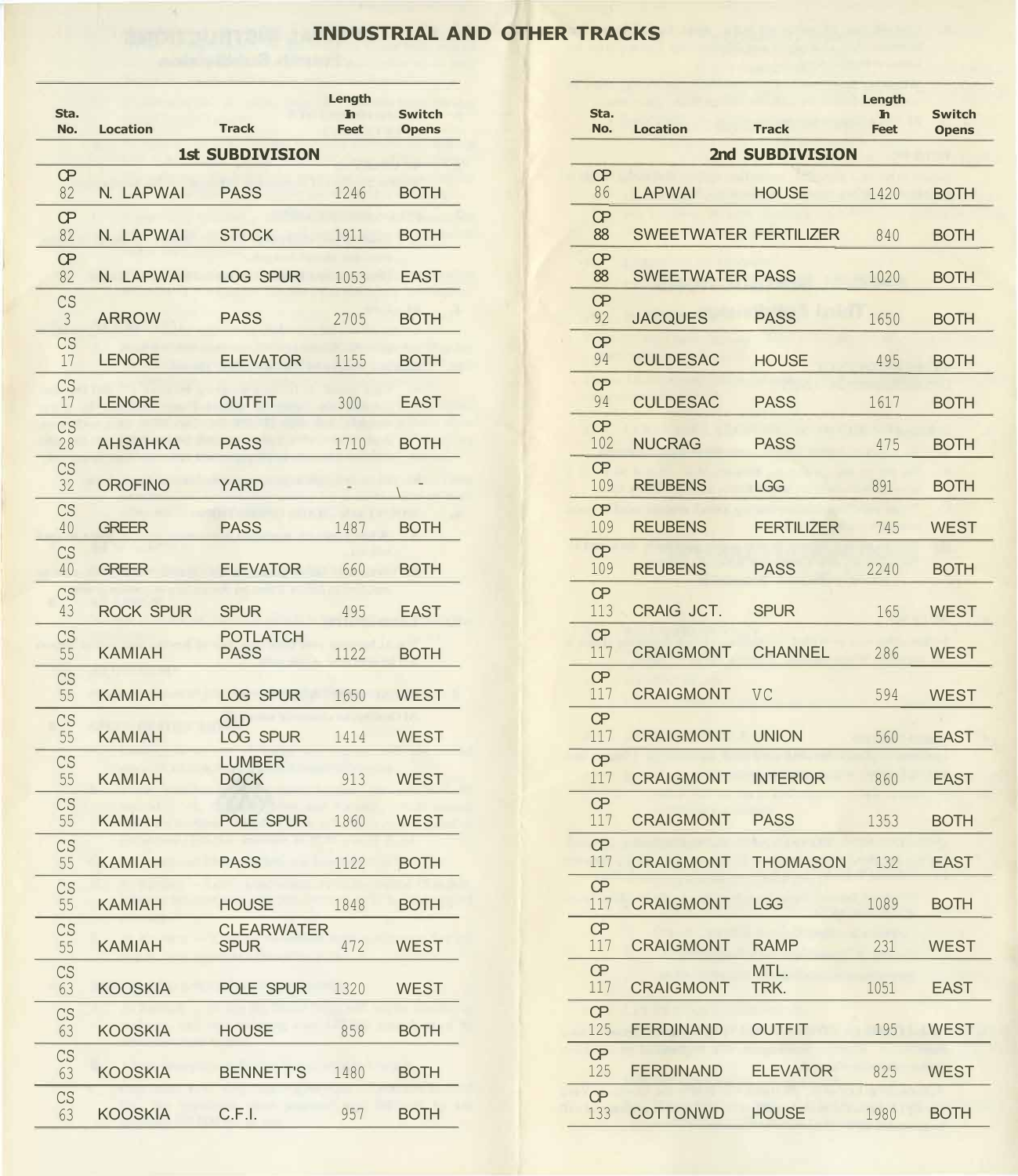## **INDUSTRIAL AND)OTHER TRACKS**

| Sta. | <b>Location</b>                                                                          | <b>Track</b>      | Length<br><b>In</b><br><b>Feet</b>                                                                                                                                                                                                                              | <b>Switch</b>                                     |                                                                                                  | Sta.<br>No.     | <b>Location</b>                                                       | <b>Track</b>                                                                             | Length<br>$\mathbf{h}$<br><b>Feet</b>                                                               | <b>Switch</b><br><b>Opens</b>                                               |
|------|------------------------------------------------------------------------------------------|-------------------|-----------------------------------------------------------------------------------------------------------------------------------------------------------------------------------------------------------------------------------------------------------------|---------------------------------------------------|--------------------------------------------------------------------------------------------------|-----------------|-----------------------------------------------------------------------|------------------------------------------------------------------------------------------|-----------------------------------------------------------------------------------------------------|-----------------------------------------------------------------------------|
|      |                                                                                          |                   |                                                                                                                                                                                                                                                                 |                                                   |                                                                                                  | CP              |                                                                       |                                                                                          |                                                                                                     |                                                                             |
| CP   |                                                                                          |                   |                                                                                                                                                                                                                                                                 |                                                   |                                                                                                  |                 |                                                                       |                                                                                          |                                                                                                     | <b>BOTH</b>                                                                 |
|      |                                                                                          |                   |                                                                                                                                                                                                                                                                 |                                                   |                                                                                                  |                 |                                                                       |                                                                                          |                                                                                                     | <b>EAST</b>                                                                 |
| 133  | COTTONWD                                                                                 | PASS              | 1711                                                                                                                                                                                                                                                            | <b>BOTH</b>                                       |                                                                                                  |                 |                                                                       |                                                                                          |                                                                                                     |                                                                             |
| CP   |                                                                                          |                   |                                                                                                                                                                                                                                                                 |                                                   |                                                                                                  |                 |                                                                       |                                                                                          |                                                                                                     |                                                                             |
|      |                                                                                          |                   |                                                                                                                                                                                                                                                                 |                                                   |                                                                                                  |                 |                                                                       |                                                                                          |                                                                                                     |                                                                             |
| 142  | <b>FENN</b>                                                                              | HOUSE             | 1140                                                                                                                                                                                                                                                            | <b>BOTH</b>                                       |                                                                                                  | <b>CH</b><br>3  |                                                                       | SPUR                                                                                     | 1200                                                                                                | WEST                                                                        |
| CP   |                                                                                          |                   |                                                                                                                                                                                                                                                                 |                                                   |                                                                                                  | <b>CH</b>       | <b>CEDAR</b>                                                          |                                                                                          |                                                                                                     |                                                                             |
|      |                                                                                          |                   |                                                                                                                                                                                                                                                                 |                                                   |                                                                                                  |                 |                                                                       |                                                                                          |                                                                                                     | WEST                                                                        |
| 149  |                                                                                          | IDAPINE 1         | 3828                                                                                                                                                                                                                                                            | <b>EAST</b>                                       |                                                                                                  | 15              | <b>RUDO</b>                                                           | PASS                                                                                     | 2930                                                                                                | <b>BOTH</b>                                                                 |
| CP   |                                                                                          |                   |                                                                                                                                                                                                                                                                 |                                                   |                                                                                                  | <b>CH</b>       |                                                                       |                                                                                          |                                                                                                     |                                                                             |
|      |                                                                                          |                   |                                                                                                                                                                                                                                                                 |                                                   |                                                                                                  |                 |                                                                       |                                                                                          |                                                                                                     | WEST                                                                        |
| 149  |                                                                                          | IDAPINE 3         | 550                                                                                                                                                                                                                                                             | <b>EAST</b>                                       |                                                                                                  | 20              | <b>HALEY</b>                                                          | PASS                                                                                     | 726                                                                                                 | <b>BOTH</b>                                                                 |
| CP   |                                                                                          |                   |                                                                                                                                                                                                                                                                 |                                                   |                                                                                                  | <b>CH</b>       |                                                                       |                                                                                          |                                                                                                     |                                                                             |
|      |                                                                                          |                   |                                                                                                                                                                                                                                                                 |                                                   |                                                                                                  |                 |                                                                       |                                                                                          |                                                                                                     | <b>BOTH</b>                                                                 |
| 149  |                                                                                          |                   | 2520                                                                                                                                                                                                                                                            | <b>BOTH</b>                                       |                                                                                                  | 29              | <b>JAYPE</b>                                                          | TRACK 1                                                                                  | 2376                                                                                                | <b>BOTH</b>                                                                 |
| CP   |                                                                                          |                   |                                                                                                                                                                                                                                                                 |                                                   |                                                                                                  | <b>CH</b>       |                                                                       |                                                                                          |                                                                                                     |                                                                             |
|      |                                                                                          |                   |                                                                                                                                                                                                                                                                 |                                                   |                                                                                                  |                 |                                                                       |                                                                                          |                                                                                                     | <b>BOTH</b>                                                                 |
| 149  | GRANGEVILLE                                                                              | <b>FERTILIZER</b> | 115                                                                                                                                                                                                                                                             | WEST                                              |                                                                                                  | <b>CH</b><br>29 | <b>JAYPE</b>                                                          | TRACK <sub>3</sub>                                                                       | 726                                                                                                 | WEST                                                                        |
| CP   |                                                                                          |                   |                                                                                                                                                                                                                                                                 |                                                   |                                                                                                  | <b>CH</b>       |                                                                       |                                                                                          |                                                                                                     | <b>WEST</b>                                                                 |
|      | No.<br>133<br>CP<br>142<br>CP<br>149<br>CP<br>149<br>CP<br>149<br>CP<br>149<br>CP<br>149 | COTTONWD<br>FENN  | 2nd SUBDIVISION<br><b>FERTILIZER</b><br>PASS<br>GRANGEVILLE MCGREGOR<br><b>GRANGEVILLE</b><br><b>GRANGEVILLE IDAPINE 2</b><br><b>GRANGEVILLE</b><br><b>GRANGEVILLE UNION</b><br><b>GRANGEVILLE PASS</b><br><b>GRANGEVILLE VC</b><br><b>GRANGEVILLE</b><br>HOUSE | 153<br>1056<br>330<br>1300<br>1453<br>1110<br>450 | <b>Opens</b><br>WEST<br><b>BOTH</b><br>WEST<br><b>EAST</b><br>WEST<br><b>BOTH</b><br><b>BOTH</b> |                 | 69<br>CP<br>69<br>10<br><b>CH</b><br>15<br>CH<br>25<br>CH<br>29<br>29 | TRANSFER<br>TRANSFER<br>CANYON<br><b>RUDO</b><br><b>ROONEY</b><br><b>JAYPE</b><br>JAYPE. | PASS<br>MATERIAL<br>TRACK<br>KONKOLVILLE<br>SPUR<br>POCKET<br>PASS<br>TRACK <sub>2</sub><br>TRACK 4 | 4015<br>1135<br><b>4th SUBDIVISION</b><br>234<br>290<br>528<br>2244<br>1220 |

|                |                         | 3rd SUBDIVISION    |      |             |  | CH              |                |                        |                   |             |
|----------------|-------------------------|--------------------|------|-------------|--|-----------------|----------------|------------------------|-------------------|-------------|
| CP<br>$\theta$ | RIPARIA                 | TRACK 1            | 7800 | <b>BOTH</b> |  | 29<br><b>CH</b> | <b>JAYPE</b>   | <b>MILL</b><br>MUSSEL- | 1280              | WEST        |
| CP             |                         |                    |      |             |  | 29              | <b>JAYPE</b>   | <b>SHELL</b>           | 330               | <b>EAST</b> |
| $\theta$       | RIPARIA                 | TRACK <sub>2</sub> | 6700 | <b>BOTH</b> |  | <b>CH</b>       |                |                        |                   |             |
| CP             |                         |                    |      |             |  | 29              | <b>JAYPE</b>   | HOUSE                  | 150               | <b>EAST</b> |
| $\theta$       | RIPARIA                 | TRACK <sub>3</sub> | 5700 | <b>BOTH</b> |  | <b>CH</b><br>30 | <b>REVLING</b> | SPUR                   | 2800              | WEST        |
| CP<br>15       | CENTRAL<br>FERRY        | PASS               | 5228 | <b>BOTH</b> |  |                 |                |                        |                   |             |
| CP<br>22       | PENAWAWA                | PASS               | 4538 | <b>BOTH</b> |  |                 |                |                        |                   |             |
| CP<br>35       | ALMOTA                  | PASS               | 495  | <b>BOTH</b> |  |                 |                |                        |                   |             |
| CP<br>45       | CRUM                    | PASS               | 3685 | <b>BOTH</b> |  |                 |                |                        |                   |             |
| CP<br>50       | <b>BALLAST</b><br>TRACK | SPUR               | 1900 | EAST        |  |                 |                |                        |                   |             |
| CP<br>59       | MOSES                   | PASS               | 538  | <b>BOTH</b> |  |                 |                | 通图书气画                  | <b>CTV</b><br>111 |             |

| Sta.<br>No. | <b>Location</b> | <b>Track</b>      | Length<br><b>In</b><br><b>Feet</b> | <b>Switch</b><br><b>Opens</b> | Sta.<br>No. | <b>Location</b> | <b>Track</b> | Length<br><b>In</b><br><b>Feet</b> | <b>Switch</b><br><b>Opens</b> |
|-------------|-----------------|-------------------|------------------------------------|-------------------------------|-------------|-----------------|--------------|------------------------------------|-------------------------------|
| CP          |                 | 2nd SUBDIVISION   |                                    |                               | CP<br>69    | TRANSFER        | PASS         | 4015                               | <b>BOTH</b>                   |
| 133         | COTTONWD        | <b>FERTILIZER</b> | 153                                | WEST                          | CP          |                 | MATERIAL     |                                    |                               |
| CP          |                 |                   |                                    |                               | 69          | TRANSFER        | <b>TRACK</b> | 1135                               | <b>EAST</b>                   |

| 142                | FENN                         | PASS               | 1056 | <b>BOTH</b> |  |                 |                        | <b>4th SUBDIVISION</b> |      |             |
|--------------------|------------------------------|--------------------|------|-------------|--|-----------------|------------------------|------------------------|------|-------------|
| CP<br>142          | <b>FENN</b>                  | HOUSE              | 1140 | <b>BOTH</b> |  | <b>CH</b><br>3  | KONKOLVILLE SPUR       |                        | 1200 | WEST        |
| CP<br>149          | GRANGEVILLE MCGREGOR         |                    | 330  | WEST        |  | <b>CH</b><br>10 | <b>CEDAR</b><br>CANYON | <b>SPUR</b>            | 234  | WEST        |
| CP<br>149          | <b>GRANGEVILLE IDAPINE 1</b> |                    | 3828 | <b>EAST</b> |  | <b>CH</b><br>15 | <b>RUDO</b>            | PASS                   | 2930 | <b>BOTH</b> |
| CP<br>149          | <b>GRANGEVILLE IDAPINE 2</b> |                    | 1300 | <b>EAST</b> |  | CH<br>15        | <b>RUDO</b>            | POCKET                 | 290  | WEST        |
| CP<br>149          | <b>GRANGEVILLE IDAPINE 3</b> |                    | 550  | <b>EAST</b> |  | <b>CH</b><br>20 | <b>HALEY</b>           | PASS                   | 726  | <b>BOTH</b> |
| CP<br>149          | GRANGEVILLE UNION            |                    | 1453 | WEST        |  | <b>CH</b><br>25 | ROONEY                 | PASS                   | 528  | <b>BOTH</b> |
| CP<br>149          | <b>GRANGEVILLE PASS</b>      |                    | 2520 | <b>BOTH</b> |  | <b>CH</b><br>29 | <b>JAYPE</b>           | TRACK 1                | 2376 | <b>BOTH</b> |
| CP<br>149          | <b>GRANGEVILLE VC</b>        |                    | 1110 | <b>BOTH</b> |  | <b>CH</b><br>29 | <b>JAYPE</b>           | TRACK <sub>2</sub>     | 2244 | <b>BOTH</b> |
| CP<br>149          | GRANGEVILLE FERTILIZER       |                    | 115  | WEST        |  | <b>CH</b><br>29 | <b>JAYPE</b>           | TRACK <sub>3</sub>     | 726  | WEST        |
| CP<br>149          | <b>GRANGEVILLE HOUSE</b>     |                    | 450  | <b>BOTH</b> |  | <b>CH</b><br>29 | <b>JAYPE</b>           | TRACK 4                | 1220 | WEST        |
|                    |                              |                    |      |             |  | <b>CH</b><br>29 | <b>JAYPE</b>           | <b>CHIP</b>            | 580  | WEST        |
|                    |                              | 3rd SUBDIVISION    |      |             |  | <b>CH</b><br>29 | <b>JAYPE</b>           | MILL                   | 1280 | WEST        |
| CP<br>$\theta$     | RIPARIA                      | TRACK 1            | 7800 | <b>BOTH</b> |  | <b>CH</b>       |                        | MUSSEL-                |      |             |
| CP<br>$\Omega$     | RIPARIA                      | TRACK <sub>2</sub> | 6700 | <b>BOTH</b> |  | 29<br><b>CH</b> | <b>JAYPE</b>           | <b>SHELL</b>           | 330  | <b>EAST</b> |
| CP                 |                              |                    |      |             |  | 29              | <b>JAYPE</b>           | HOUSE                  | 150  | <b>EAST</b> |
| $\Omega$<br>$\cap$ | RIPARIA<br>CENTRAL           | TRACK <sub>3</sub> | 5700 | <b>BOTH</b> |  | CH<br>30        | <b>REVLING</b>         | <b>SPUR</b>            | 2800 | WEST        |